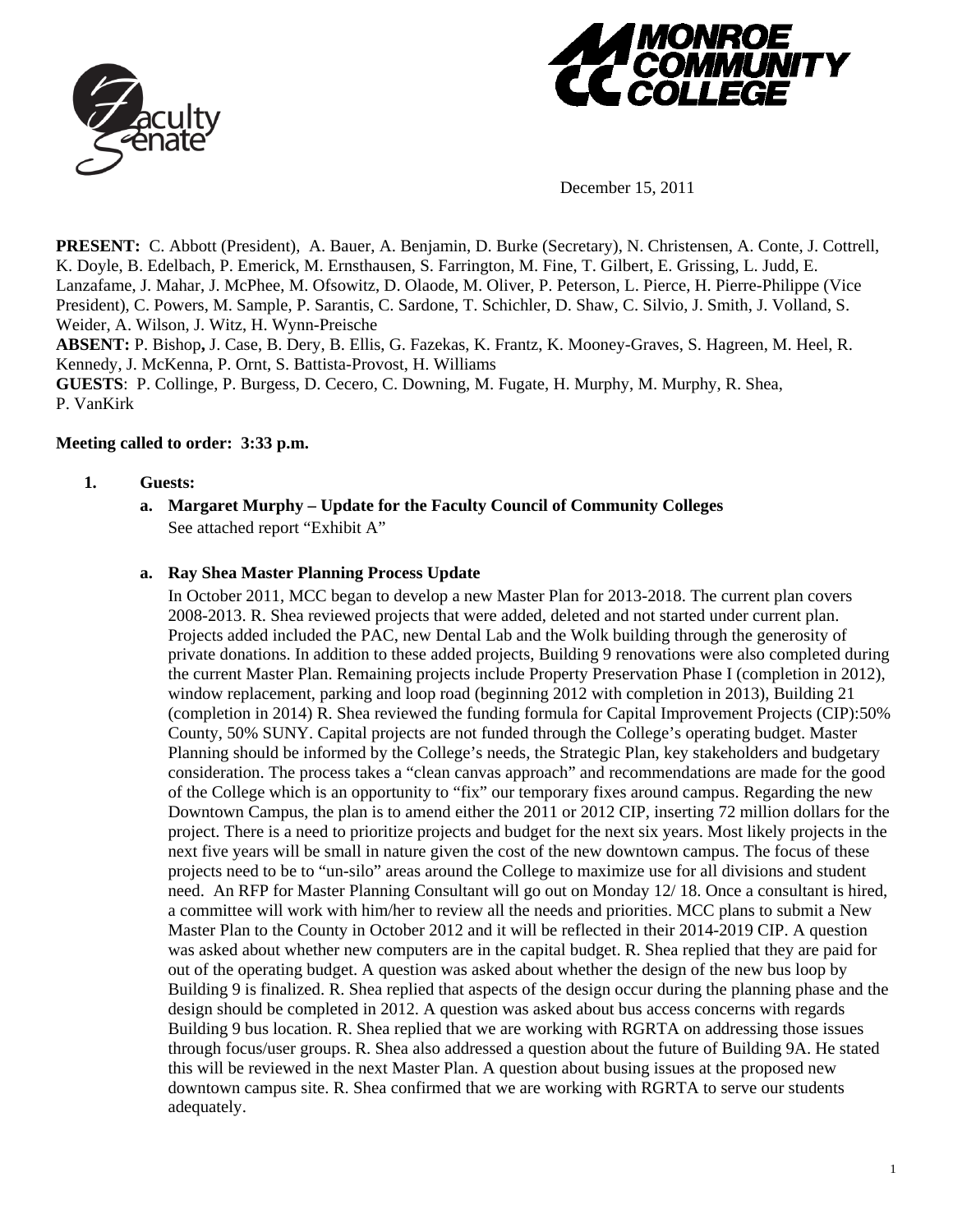# **2. All College Meeting**

- P. Collinge suggested that the Faculty Senate send a letter of support for the new proposed downtown campus to the President of the Monroe County Legislation. It was agreed that C. Abbott, on behalf of the Faculty Senate, would prepare the letter and forward it to Maggie Brooks.

- M. Fugate raised a concern regarding faculty and staff parking in the Green Saver spaces. She recently parked in a Green Saver Space and received a \$70 parking ticket. There was a discussion regarding the comments made by David Moore at the October Faculty Senate meeting in which he stated that the Green Spaces were open for Faculty and Staff use. D. Burke stated she would review the meeting minutes and contact David Moore for clarification. Those who attended the October Faculty Senate meeting remember David Moore stating Faculty and Staff could park in Green Saver spaces in order to relieve some of the parking issues.

# **3. Announcements**

C. Abbott announced that she spoke with Betsy Ripton regarding the delayed final exam schedule. B. Ripton understood the concerns and the issues are being addressed. There have been software issues so they are upgrading the software to be completed for Fall 2012. B. Ripton is asking for everyone's patience until the new software can be integrated. After the upgrade is complete, the final exam schedule should be released by October 31 (fall semester) and March 20 (spring semester).

### **4. Student Announcements**

There were no student announcements.

# **5. The minutes from the November Faculty Senate Meeting were approved as amended.**

### **6. Action Items:**

a. Infused Competency Criteria Form

In order to address the concern raised at the November Faculty Senate meeting, a memo clarifying the form was forwarded to all Senators to be passed along to their constituents. M. Ernsthausen stated that he has not heard any feedback regarding the memo prior to the meeting.

**Questions:** There was a concern regarding the order of the items listed on the form. M. Ernsthausen stated that this is not a content issue and if the order is an issue it can be changed. Also, there was a concern regarding the use of the shortened definition for "Critical Thinking" rather that the longer definition in the catalog. M. Ernsthausen explained that this doesn't change the purpose of the form and the shortened version should be sufficient.

**Motion:** M. Ofsowitz made a motion to amend the form that would make it voluntary rather than mandatory which he feels would be a better, non-threatening way to obtain data.

### **Motion was seconded**

**Discussion:** There was a concern raised regarding the use of the form by future administrations if it is made mandatory. It was explained that this form is in response to the Middle States requirement that MCC show that they have infused incompetency within their curriculum.

**Vote:** Approved: 1 Opposed: 34 Abstentions: 0

# **The motion failed.**

 **Motion:** To approve as presented **Motion was seconded** 

 **Discussion:** There was further discussion regarding Middle States requiring a system of accountability showing that MCC has these infused competencies within their curriculum.  **Vote**: Approved: 32 Opposed: 1 Abstentions: 2

### **The motion was approved.**

b. Curriculum Action Items:

Program Revisions:

 **Motion to approve:** PR1F Liberal Arts General Studies–Nutrition Advisement - Sequence LA10 **Motion was seconded – no discussion**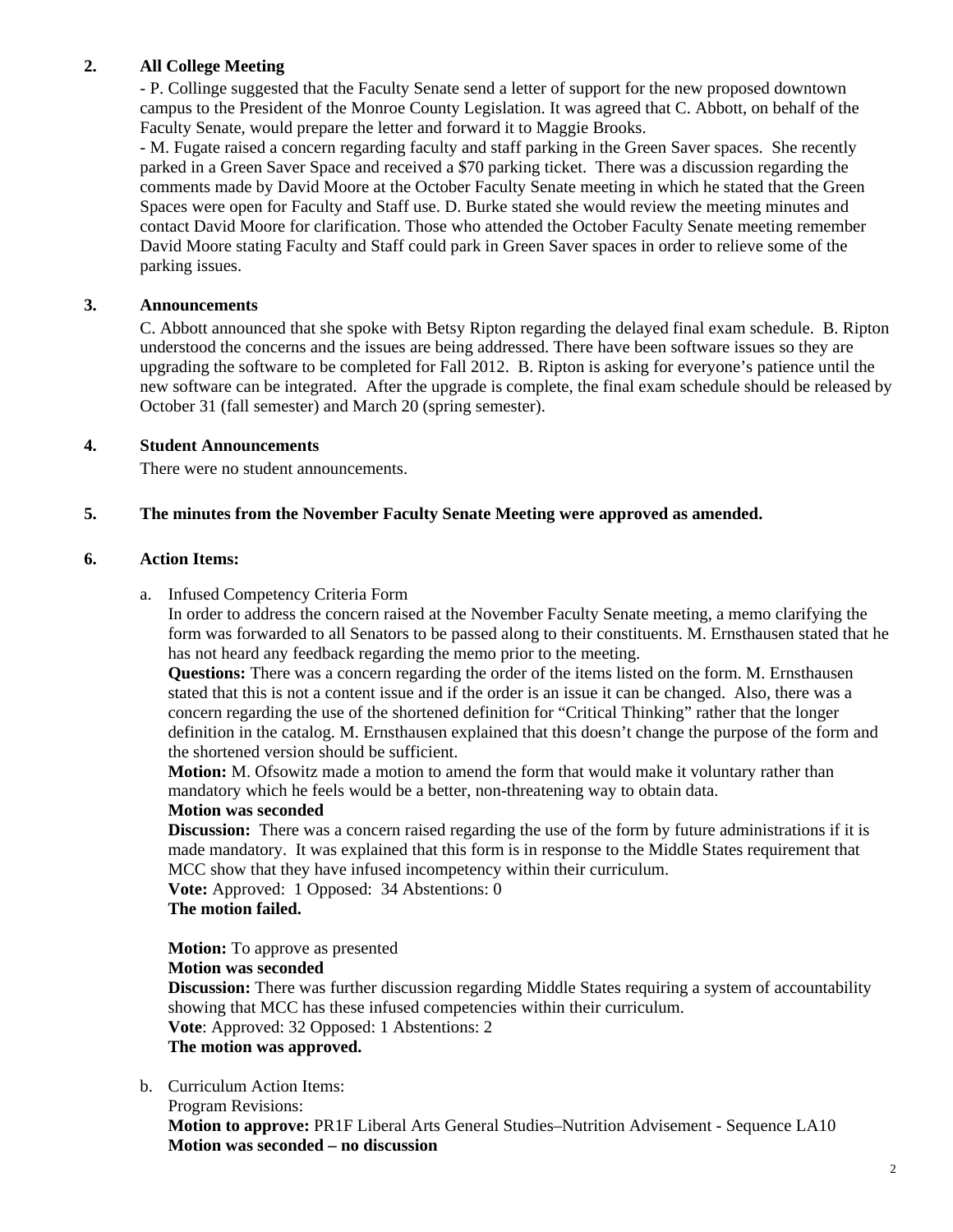**Vote**: Approved: 35 Opposed: 0 Abstentions: 0 **The motion was approved.** 

 **Motion to approve**: PR2F Sustainability – Certificate **Motion was seconded – no discussion Vote**: Approved: 35 Opposed: 0 Abstentions: 0 **The motion was approved.** 

 **Motion to approve**: PR1S Computer Science – AS **Motion was seconded – no discussion Vote**: Approved: 35 Opposed: 0 Abstentions: 0 **The motion was approved.** 

**Program Deactivation: Motion to Approve:** PD2F Office Technology – Legal Office Administrative Assistant – AAS **Motion was seconded – no discussion Vote**: Approved: 35 Opposed: 0 Abstentions: 0 **The motion was approved.** 

 **Motion to approve**: PD3F Office Technology – Office Clerk – Certificate **Motion was seconded – no discussion Vote**: Approved: 35 Opposed: 0 Abstentions: 0 **The motion was approved.** 

### **7. Standing Committee Reports**

#### **Academic Policies (E. Grissing)**

No Report

#### **Curriculum Proposals (H. Wynn-Preische)**

 - The curriculum committee has given final approval to the following: 8 New Courses NC23S GEG 253 Climate Change: Past, Present, and Future NC17S HUM 207 Skills for Working with Family Violence Issues NC11S MUS 115 Community Chorus NC24S POR 101 Elementary Portuguese I NC8F THE 115 Introduction to Theatrical Costuming NC4F 101 Introductions to Solar Thermal Technology NC5F STT 201 Troubleshooting and Preventative Maintenance for Solar Thermal Systems, with Lab/Field Experiences NC12F PPE 180 Anti-Bullying Certification-No Bystanders 5 Course Revisions CR6F 166 Introductions to Data Analysis CR9F MTH 172 Technical Discrete Math CR8F MTH 175 Precalculus Mathematics with Analytic Geometry CR10F MTH 200 Applied Calculus CR7F MTH 210 Calculus I - The curriculum committee has posted the following for Faculty Review: NC7F MUS 102 Basic Musicianship Skills I NC6F MUS 103 Basic Musicianship Skills II NC4F STT 102 Solar Thermal Installations - The curriculum committee has submitted the following to the Faculty Senate for vote: 2 Program Deactivations PD2F A.A.S. Office Technology-Legal Office Administrative Assistant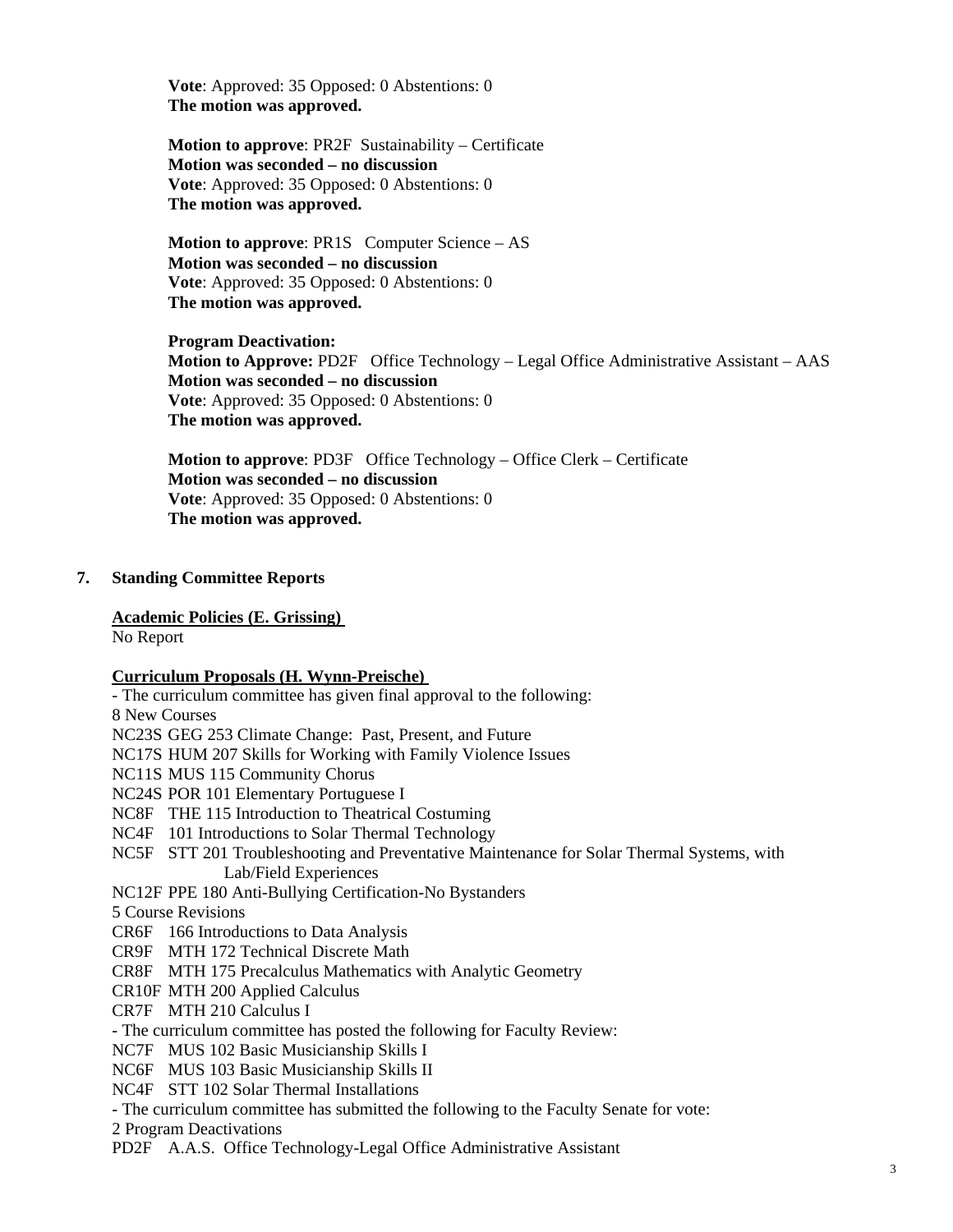PD3F Certificate Office Technology: Office Clerk 3 Program Revisions PR1 A.S. Computer Science PR1F A.S. LA General Studies-Nutrition Advisement Sequence (LA10) PR2F Cert. Sustainability

## **Curriculum Special Projects (M. Ernsthausen)**

M. Ernsthausen reviewed the new Curriculum Tab on MyMCC. The tab is a centralized location for the curriculum process as well as information regarding the Curriculum Office and committees.

# **Planning (D. Shaw)**

D. Shaw reported the following:

- The committee will be meeting with B. Cunningham next week regarding facilities issues. If there are any concerns that need to be discussed at the meeting please forward them to D. Shaw.

- The deadline for Strategic Planning Grants is January 30.

### **Professional Development (C. Powers)**

C. Powers reported the following:

- The NISOD Award recipients are Amanda Colosimo, Assistant Professor of Geosciences, Tokeya Graham, Instructor, English and Philosophy and Jennifer Hill, Assistant Professor, Biology.

- The Committee is currently accepting nominations for the Legacy Award.

- There will be a workshop on Professional Leaves on Janaury  $27<sup>th</sup>$  during College Hour.

- The committee continues to plan the college wide professional development workshop that will be held June 13- 14, 2012.

# **NEG (A. Wilson)**

 A. Wilson reported that there is still some confusion regarding the 2010 realignment of the Faculty Senate constituent areas and the committee is working on a list to help clarify the representation lists.

# **SCAA (M. Fine)**

M. Fine reported the following:

- M. McDonough has made an offer to a candidate for the Dean of Science, Health and Business and an announcement will be made once the candidate has accepted the position.

- The committee has made their recommendation for the Dean of Career Technical Education position.

- The search for Dean of liberal arts will begin in February, 2012.

### **8. Old Business**

There was no old business to discuss.

### **9. New Business**

There was no new business to discuss.

### **Meeting adjourned at 4:49 p.m.**

Respectfully submitted,

Christine Abbott Donna Burke President Secretary Faculty Senate Faculty Senate

**Minutes approved at the Faculty Senate meeting.**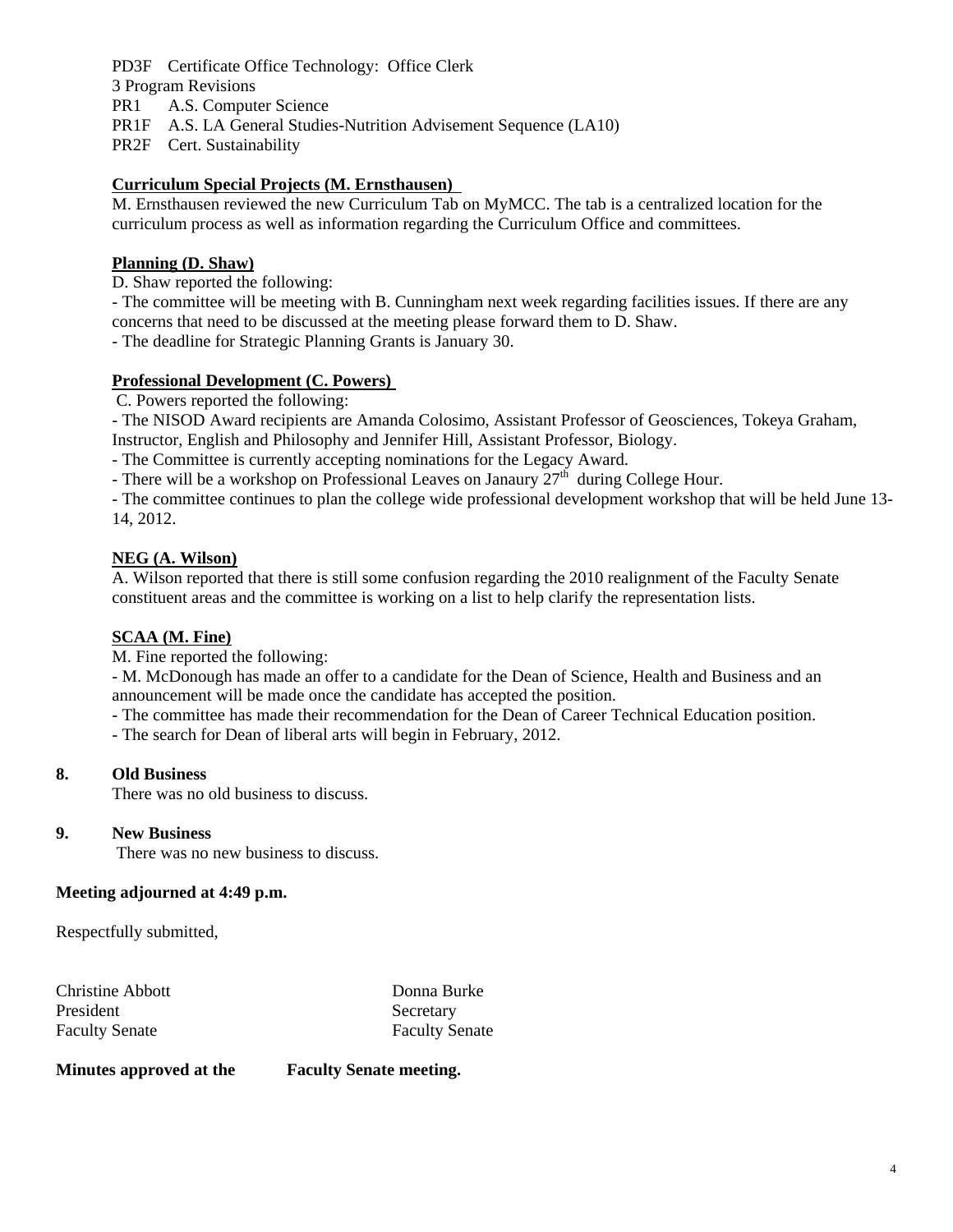#### **EXHIBIT "A" Faculty Council of Community Colleges Report to Faculty Senate December 2011**

#### **Liaisons to FCCC**

 Jim Campbell, Director of Legislative Relations, from SUNY System Admin; FMCC President Dusty Swanger from NYCCAP, Doug Eich, UFS Liaison to FCCC Governance Cmte; Kulathur Raj, UFS Liaison to Programs and Awards Cmte; Deborah Moeckel, Assistant Provost for Community College Education.

#### **SUNY Trustee**

NY State Legislature law passed to change SUNY Board of Trustees makeup that allows the president of the FCCC president to represent community colleges. This position, like the University Faculty Senate position, is non-voting. The University Senate representative to the SUNY Board has been supportive of community colleges, but having CC voice is essential. Example: Conversation about rational tuition plan for state‐ops has occurred. It helps state‐ops but did not impact CC funding.

#### **State Budget**

#### **President Dusty Swanger from Fulton‐Montgomery CC and the liaison from NYCCAP**

- Hope at least for flat aid, and prepare for a 5% cut -- NYS is supposed to pay 40% due to open enrollment, yet it has never met that obligation. State share is down to 25% in 2011‐12 budget. 26.7 % is average county proportion. Overall counties, have held up their share.
- o Fall 2009 FTE was \$2675 Fall 2010 FTE was \$2260
	- Fall 2011 FTE was  $$2188 -$ same as 10 years ago
- NYCCAP is proposing Rational State Aid Plan (modeled on State-op plan), asking for \$205 increase in FTE per **year for 5 years.**
- o Perception of the Governor: performance‐based funding. The political climate is tough
- o Public opinion of higher ed is waning
- o We need to provide facts about the low debt of CC students and other evidence that defies these myths.
- o We are typically quiet about what we do, we need to raise our voices and presidents cannot do it alone.

#### **Senior Vice Chancellor of CCs and Johanna‐Duncan Poitier**

- o According to K. Beachner President of Student Assembly, Tuition is top priority for students.
- o If we combine trustees, faculty, presidents, students, etc. we can have a unified voice in favor of this plan. ‐‐‐‐‐‐‐‐‐. We are going to Trustees with this plan.

### **Provost David LaVallee**

#### **Shared Services**

 Four year colleges and universities have been asked to form regional committees to seek ways to share services not only within their own campuses, but with other area campuses. Good News ‐‐Prefer to hire faculty instead.

#### **Degree Works**

\$5 million grant to create a next generation degree audit system – Degree Works. very easy to use for students. Campuses are going for same kinds of technology, so this is a way to find a savings system – wide. Consolidate transcripts into one document. ‐‐‐Hoping to make this a P –20 Transcript ‐‐ there are many bugs to be worked out yet – such rethinking how high school AP and dual credit courses really prepare students for college

#### **CCSSE**

- o Strategic plan does not require the use of this instrument. We're trying to measure student engagement and ask students questions that really matter
	- **•** how many hrs per week are you studying?
	- **EXECUTE:** are your faculty available outside of class?

We need to use questions that help us.

**Senior Vice Chancellor of CCs and Johanna‐Duncan Poitier**

**SUNY Works – Co‐op education from LUMINA grant**. \$1 million